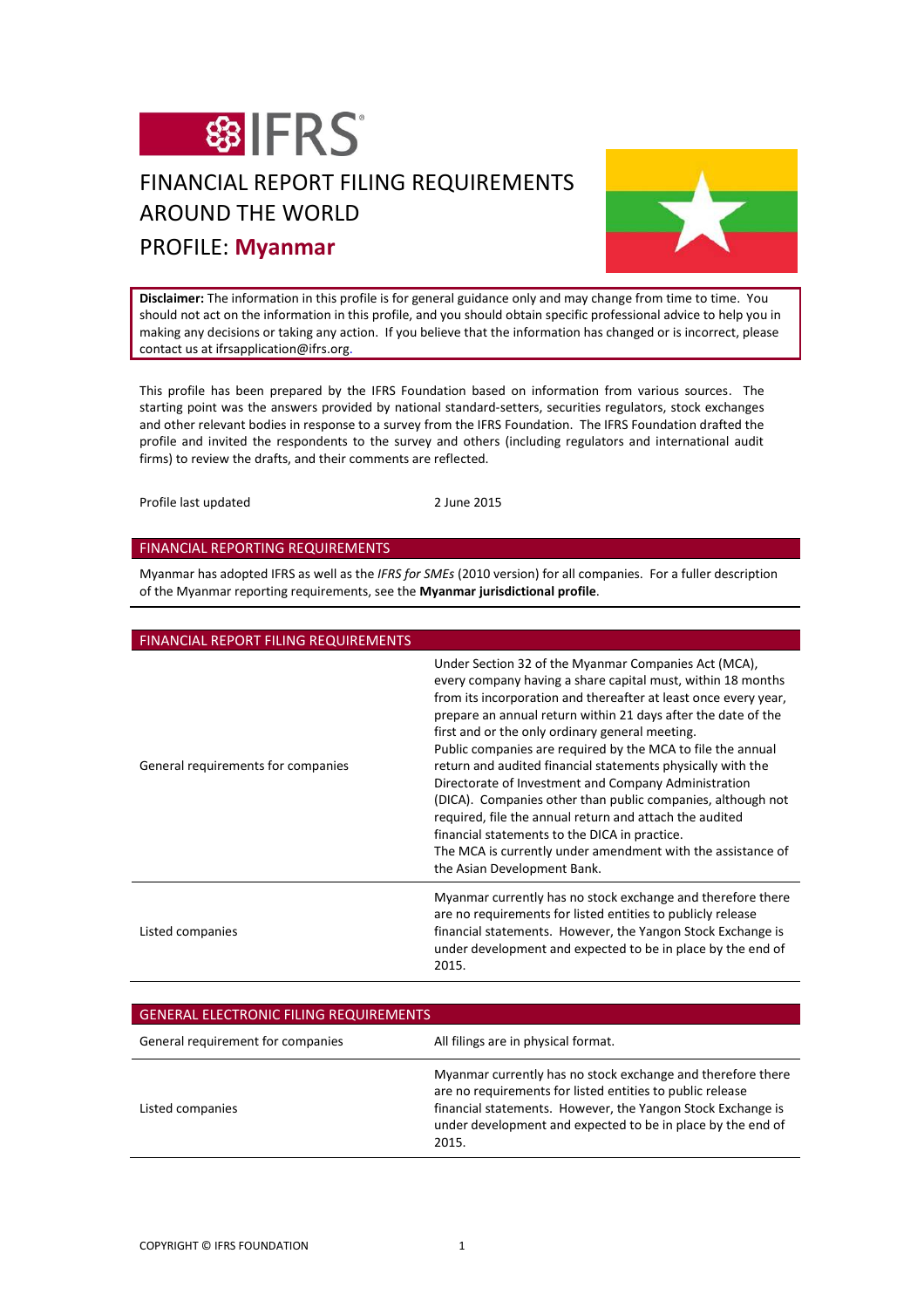#### STRUCTURED DATA ELECTRONIC FILING FORMATS (for example, XBRL, form-specific etc)

| What type or format of electronic filing is<br>required or permitted?              | None                |
|------------------------------------------------------------------------------------|---------------------|
| What is the purpose of the electronic filing?                                      | N/A                 |
| What documents are required to be filed to the<br>electronic filing system?        | N/A                 |
| Is the financial data provided in XBRL format<br>publicly available?               | N/A                 |
| Is the XBRL reporting system based on the IFRS<br>Taxonomy issued by the IASB?     | N/A                 |
| If no, what are the reasons for not using the IFRS<br>Taxonomy?                    | N/A                 |
| Is the IFRS for SMEs filing adopted in the XBRL<br>reporting system?               | N/A                 |
| If no, are there any plans to implement the IFRS<br>for SMEs filing in the future? | No plans at present |

### EXTENT OF THE IFRS TAXANOMY ADOPTED IN THE XBRL REPORTING SYSTEM

| How is the XBRL financial statement reporting<br>system set up?                                                        | N/A |
|------------------------------------------------------------------------------------------------------------------------|-----|
| What is (are) the intended purpose(s) of the<br>local base taxonomy?                                                   | N/A |
| Which IFRS Taxonomy files are used?                                                                                    | N/A |
| Which part(s) of the IFRS (local) Taxonomy do<br>filers' submissions import/refer to?                                  | N/A |
| Are filers permitted to replace or override any<br>aspects or specified features of the IFRS (local)<br>Taxonomy?      | N/A |
| If yes, which aspects and how does this work?                                                                          | N/A |
| What is the scope or coverage of XBRL<br>filing/tagging?                                                               | N/A |
| Are there any plans to extend the coverage of<br>the XBRL filing/tagging in the future?                                | N/A |
| Which version(s) of the IFRS Taxonomy is (are)<br>being used?                                                          | N/A |
| If the Taxonomy is to be updated to the<br>2014/2015 version, which of the following<br>module(s) is (are) to be used? | N/A |
| Any guidelines or submission rules for filers?                                                                         | N/A |

#### USE OF IFRS TAXONOMY BY OTHER BODIES

| Do bodies in this jurisdiction use IFRS Taxonomy |    |
|--------------------------------------------------|----|
| for purposes other than general purpose          | No |
| financial reports? (For example, taxation        |    |
| authorities, statistical purposes etc.)          |    |

| PRIMARY CONTACTS |                                                           |
|------------------|-----------------------------------------------------------|
| Organisation     | Myanmar Institute of Certified Public Accountants (MICPA) |